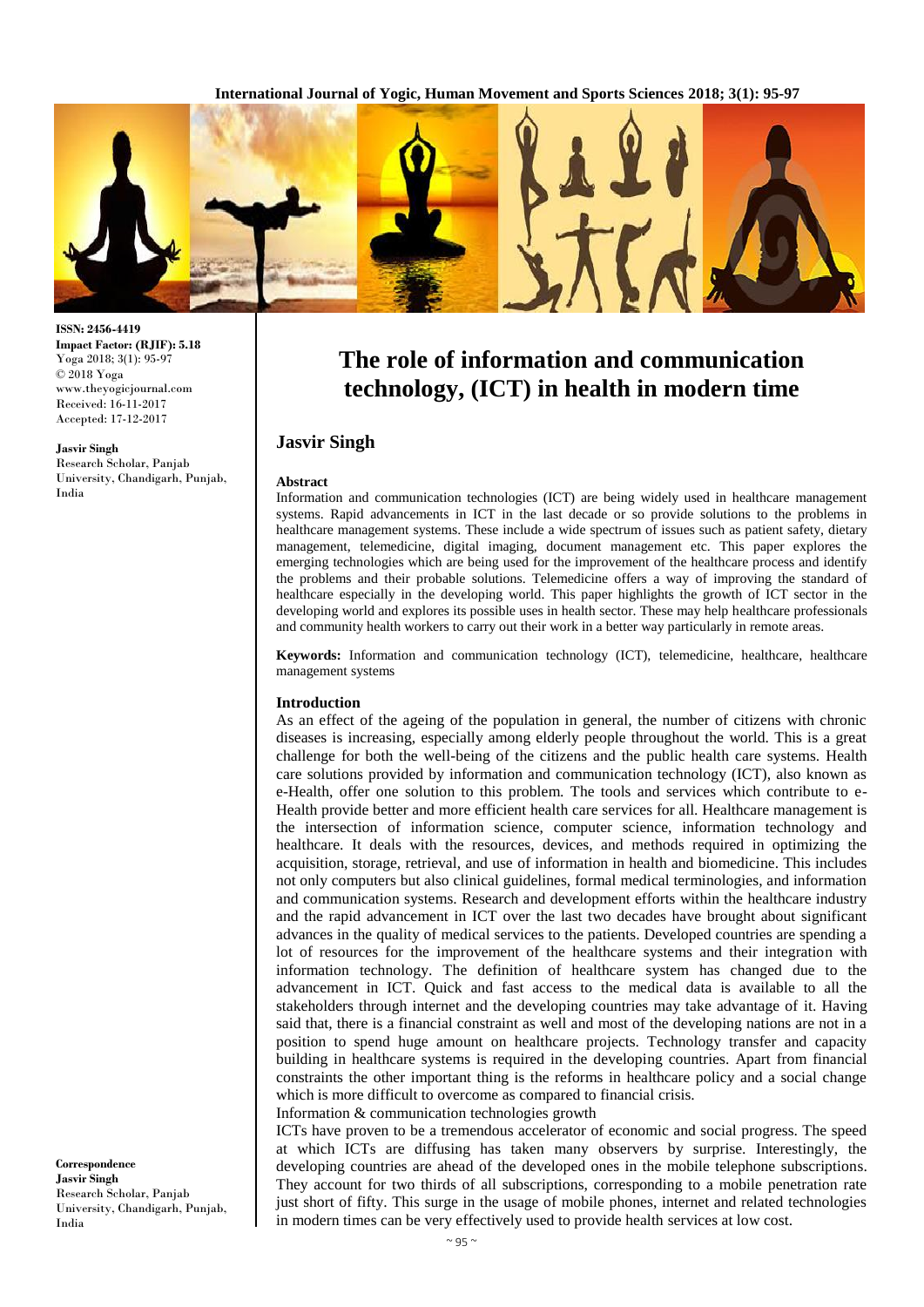International Journal of Yogic, Human Movement and Sports Sciences

The penetration can also help in provisioning of health care services in remote rural areas where, otherwise, health care facilities are patchy.

# **Emerging technologies**

#### **Telemedicine**

Recently lot of stress is being made on the field of telemedicine which is a merger of advanced telecommunication and computer technologies. Telemedicine is the use of information and communication technologies to provide and support healthcare services at distant locations. Telemedicine can give a new model for interaction with the patients or other important entities such as hospitals, pharmacies, physicians and governmental agencies. On the other side very advanced telemedicine technologies are on the way such as Telesurgery where robotic instruments will perform the surgery on the basis of the audio and visual data received by the surgeon present at a remote or a distant location where there it is impossible to move a patient immediately. Another important technology is the use of video conferencing, allow clinicians/surgeons and physicians to interact with a distant patients due to time factor in a real time and give his/her expert advice and even interact with the patient. The video conferencing also help the physician to interact with different experts at the same time and make a decision. The modern technology provide the ways to not only store digital images such as MRI, X-Rays and Radiographs but to transmit them effectively and efficiently using tele-radiology to the consultants which saves precious time and without any significant loss of data.

# **E-health**

E-Health technologies empower patients to take more responsibility for their own health and quality of life, and they lead to better cost-efficiency in the health sector. The use of eHealth technologies allows a mutually beneficial collaboration and involvement of patients and medical professionals in the prevention and treatment of chronic diseases. Overall, ICT can be used to ensure the top-quality health care of citizens. Although basic e-Health technology is widely available on the market, the absorption of new knowledge and acceptance to use ICT in health care is varying remarkably among citizens and medical professionals. The wider use of ICT in healthcare is a basic condition for the development, implementation and further generation of innovative health care technologies. Advancements in information and communication technologies have paved way for provision of cost-effective eservices to the people around the globe. The combination of such wireless technologies with e-health is known as mhealth. In general terms, m- health can be defined as mobile computing, medical sensor, and communications technologies for healthcare. The applications include the use of cell phones and other communication devices to gather health data, delivery of healthcare information to doctors, researchers, and patients. It also includes real-time and direct provision of health services. It can help improve clinical outcomes, and contribute to better public health monitoring and education. This system will be very handy in locations where there is a dearth of healthcare facilities and infrastructure. The availability of ICT infrastructure will be used to get medical advice from health professionals at remote location through the support centers working round the clock. Several platforms have been proposed to provide easy to use and cost effective solutions for seamless remote patient doctor

interaction over a cellular network. M-Health systems are created as a synergy of emerging mobile medical computing, medical sensor technologies, and communication technologies.

#### **Bar code technology and radio-frequency identification**

Barcode technology in healthcare management has involved applications at the point of care. Bar code technology specifically in health management improves the security, safety and quality of healthcare. The right treatment is not the only issue but to make sure that the right treatment is given to right patient at right time. It prevents from potential errors in identifying or validating a patient. Barcode technology verifies the patient and treatment information by using a decision support system. Similarly, Radio-frequency identification tracks patients throughout the hospital, and links lab and medication tracking through a wireless communications system. The technology, once common may serve as an alternative to bar coding. RFID is the use of an object (typically referred to as an RFID tag) applied to or incorporated into a product, animal, or person for the purpose of identification and tracking using radio waves. Some tags can be read from several meters away and beyond the line of sight of the reader. The technology wirelessly transmits a unique serial number with the use of radio waves and signal transponders.

## **Clinical decision support system**

Clinical Decision Support System (CDSS) provides doctors, nurses and other paramedical staff with real-time diagnostic of the patients as well as treatment recommendations. Such systems have built in inference engines (Expert System) that a medical knowledge base and patient data to generate medical advice. As data models have incorporated more semantics to interact with CDSS a temporal dimension has evolved.

## **Picture archiving and communication system**

A picture archiving and communication system (PACS) is an electronic and ideally filmless information system for acquiring, sorting, transporting, storing, and electronically displaying medical images. This technology captures and integrates diagnostic and radiological images from various devices (e.g., xray, MRI, computed tomography scan), stores them, and disseminates them to a medical record, a clinical data repository, or other points of care.

## **Key requirements for improving healthcare services**

Information access to doctors, patients, researchers, healthcare professionals and others to get desired changes in behaviors and outcomes of all the stakeholders. Design less expensive, robust and more realistic methods of testing the effectiveness of alternative clinical practices. Construct better measures of healthcare outcomes, delivery system characteristics, and other variables that may affect outcomes. There is a considerable need to devise quantitative and statistical tools that provide vigorous and correct analysis of data. Electronic patient database must be developed which provides an easy and quick access to large databases and data can be easily accessed and transmitted through communication medium. Decision support systems are required to facilitate the physicians and doctors in decision making.